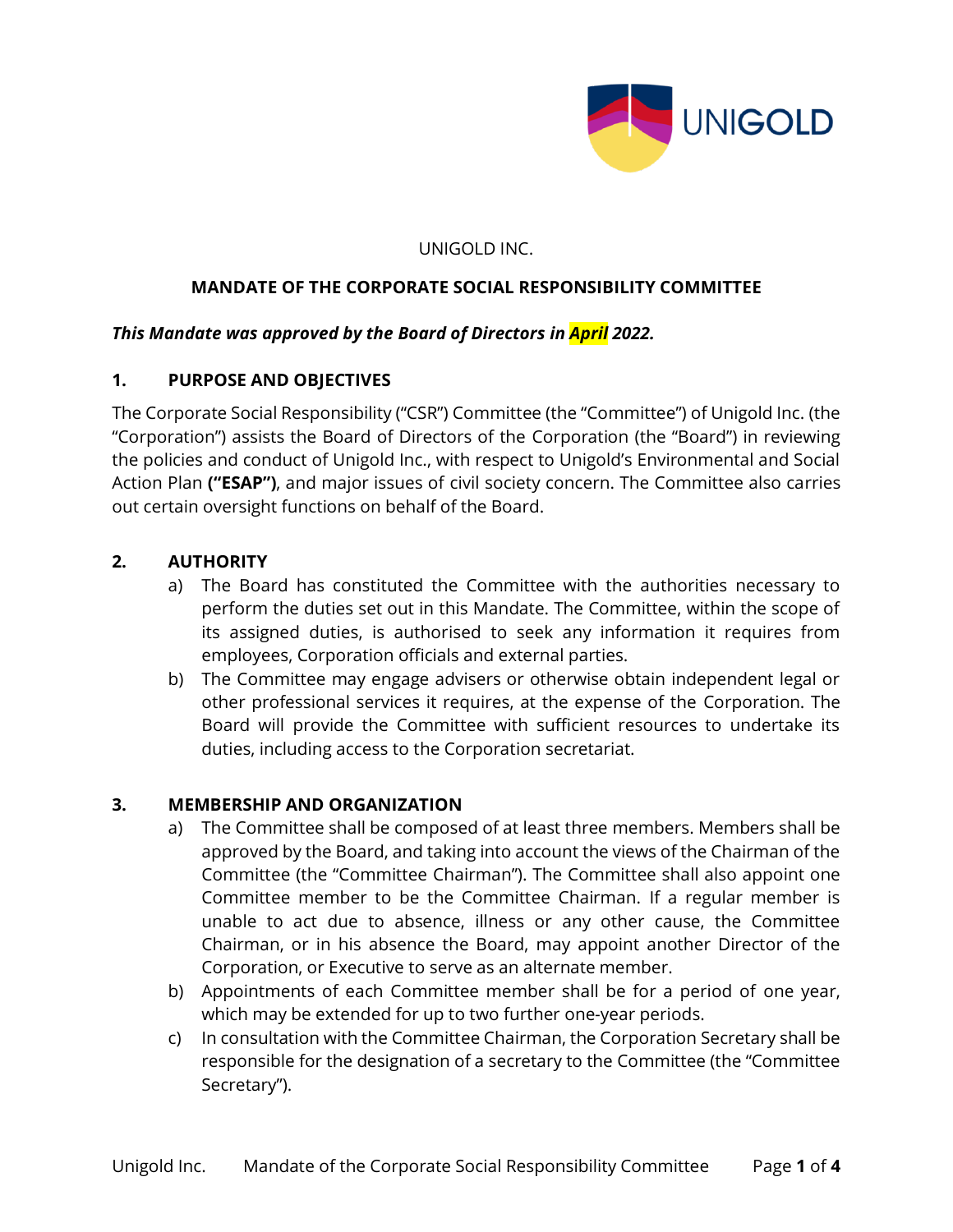- d) The quorum necessary for the transaction of business shall be two members. A duly convened meeting of the Committee at which a quorum is present shall be competent to exercise all or any of the authorities, powers and discretions vested in or exercisable by the Committee.
- e) The Committee shall meet as frequently as required, as determined by the Committee Chairman, to perform the duties set out in this Mandate, and at least two times a year.
- f) Only the Committee Chairman and members shall be entitled to participate in Committee meetings. Any Director who is not a member of the Committee shall be entitled to attend Committee meetings. At the invitation of the Committee others, including staff, may also attend.
- g) In the absence of the Committee Chairman the remaining members present shall elect one of their members present to chair the meeting. The Committee shall meet as required with staff engaged in the ESAP. If the Committee so desires, it shall meet with other staff in separate session without management being present.
- h) Meetings of the Committee shall be arranged by the Committee Secretary at the request of the Committee Chairman or any other member of the Committee. Unless otherwise agreed, notice of each meeting confirming the venue, time and date shall be forwarded to each Committee member and to other attendees (as appropriate) in advance of each scheduled meeting date together with an agenda and supporting papers. The Committee Secretary shall ensure that the agenda and supporting papers are received in a timely manner to enable full and proper consideration.
- i) The Committee Secretary shall minute the proceedings and resolutions of all meetings of the Committee, including recording the names of those present and in attendance. The Committee Secretary shall promptly circulate draft meeting minutes to the Committee Chairman for review and subsequently to all members of the Committee. Meeting minutes shall be confirmed at the next meeting of the Committee and tabled as soon as practicable thereafter at a meeting of the Board unless a conflict exists.

# **4. DUTIES AND RESPONSIBILITIES**

a) Corporate Conduct

The Committee shall:

- i. review the standards, policies and conduct of the Corporation relating to the application sound CSR practices;
- ii. work with management to establish and develop the Corporation's strategic framework and objectives with respect to corporate social responsibility programs;
- iii. review reports and major issues of public concern and the Corporation's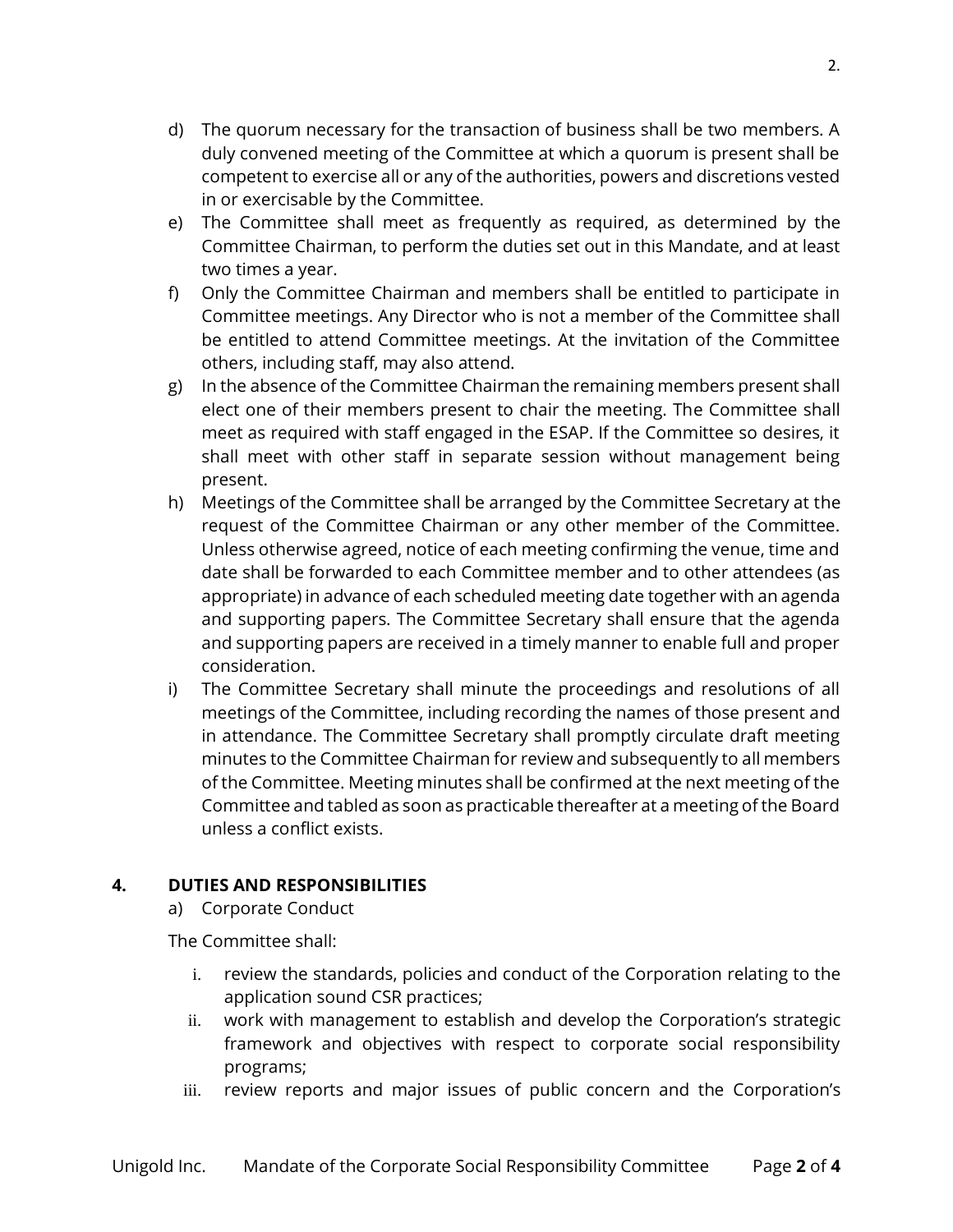strategy to address them;

- iv. review of reports, audits and major issues of public concern and the Corporation's strategy to address them; and
- v. review the Corporation's disclosure of corporate social responsibility matters.

## b) ESAP

The Committee shall:

- vi. review the standards, policies and conduct of the Corporation relating to ESAP and to the safe condition and environmentally responsible operation of the Corporation's operations and assets;
- vii. monitor the appropriateness of the ESAP audit strategies, policies and actions derived from the ESAP and the results of implementation;
- viii. monitor the effectiveness of the ESAP through a risk based internal control system and have access to any audit, incident and investigation report it considers relevant;
- ix. review and assess management's response to audit findings and recommendations; and
- x. ensure that the ESAP is made available on the Corporation's web-site at www.unigoldinc.com and to any shareholder who otherwise requests a copy.
- c) Other duties and responsibilities

The Committee shall:

- xi. Perform any other duties or responsibilities delegated to the Committee by the Board from time to time.
- xii. The Committee shall review and assess the adequacy of this Charter annually and shall submit any proposed changes to the Board for approval.
- xiii. The Committee shall perform a review and evaluation, at least annually, of the performance of the Committee and its Members, including reviewing the compliance of the Committee with this Mandate.
- xiv. The Committee may delegate its authority and duties to subcommittees or individual members of the Committee as it deems appropriate.
- xv. The Chairman shall be prepared to respond to any questions relating to the Committee's activities at the Annual General Meeting of the Corporation's shareholders.

# **Limitation on the Oversight Role of the Committee**

Nothing in this Mandate is intended, or may be construed, to impose on any member of the Committee a standard of care or diligence that is in any way more onerous or extensive than the standard to which all members of the Board of Directors are subject.